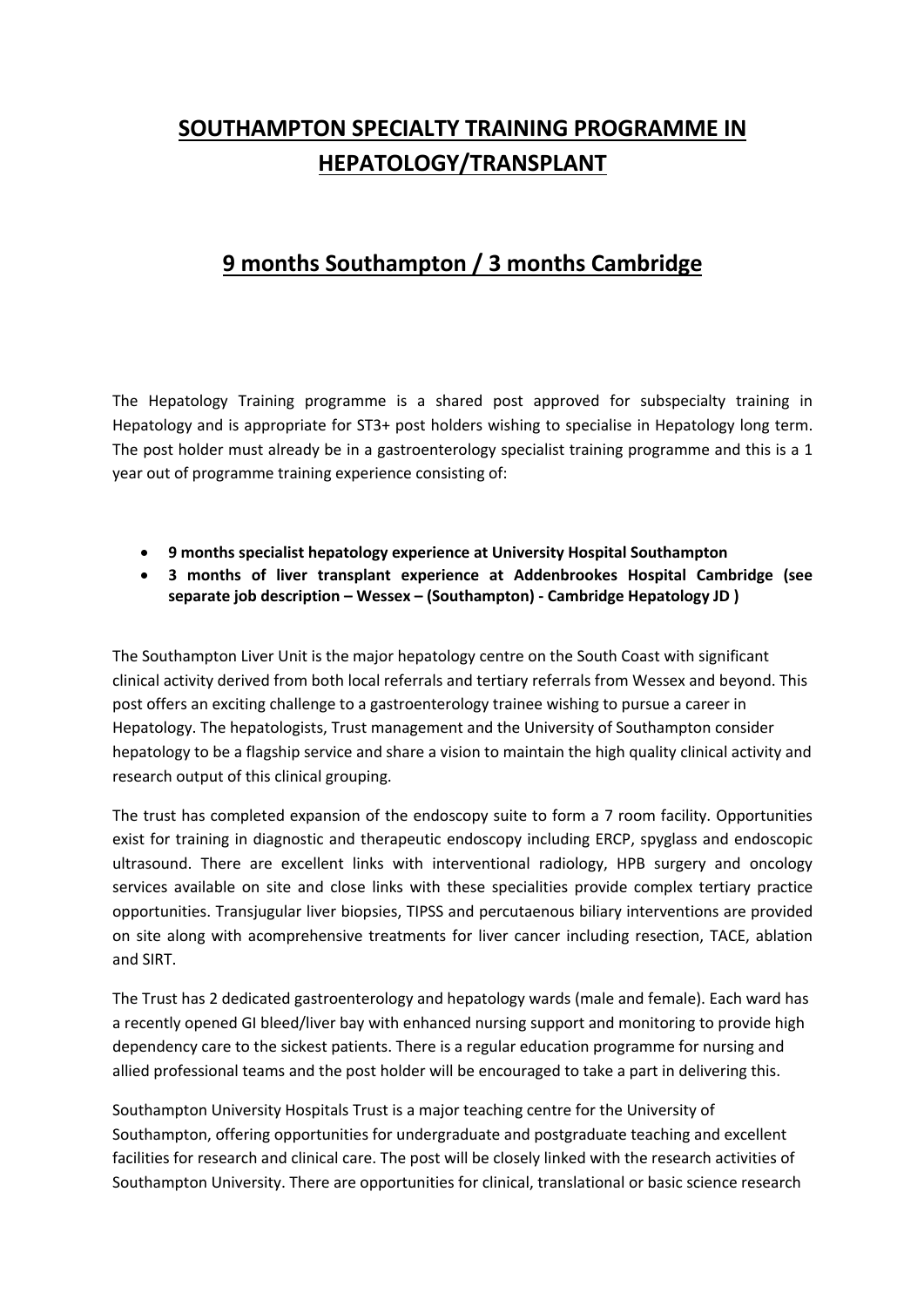both within the Hepatology department and within the close collaboration with other university departments (public health, epidemiology, nutrition and metabolic medicine). The successful applicant should find an environment keen to support research work with the possibility of developing a research proposal during the post if so desired. We have a purpose built clinical research facility specifically for studies and trials and the post holder would have the opportunity to participate in clinical hepatology trial work.

The post offers training in liver transplantation in conjunction with the surgical transplant unit in Addenbrooke's hospital in Cambridge. The post holder will spend 3 months in Cambridge as a full member of the hepatology team to obtain specific dedicated transplant training (see separate job description). In addition Southampton runs a regular transplant clinic reviewing patients who require transplant assessment, those on the waiting list and those who have undergone transplantation as well as a monthly joint transplant clinic in conjunction with the team from Cambridge.

Applicants will be expected to have a broad training in general medicine and gastroenterology. Applicants both pre and post research are encouraged to apply. This is a pure hepatology post without general medical on call however it may be possible to negotiate this into the job plan if desired by the applicant.

### **The Department**

Medical staff - Consultants:

- Dr Ryan Buchanan (general hepatology, public health/hepatology research)
- Prof S Khakoo (general hepatology, immunology, HCV and HCC research)
- Dr Kathryn Nash (general hepatology, HCC, transplantation) training lead
- Dr Janisha Patel (general hepatology, HCC, alcohol and NAFLD iQILS lead)
- Dr Nadeem Tehami (general hepatology, ERCP and EUS)
- Dr Mark Wright (general hepatology, viral hepatitis, ERCP departmental lead)
- 15 Luminal gastroenterologists (full range of gastroenterology services including tertiary IBD, intestinal failure, advanced endoscopy)

2 SpRs (this post and one other SpR from the Wessex rotation)

2 hepatology research fellows (SpR grade)

4 training doctors - IMT3, IMT1/2, FY2 & FY1

Advanced nurse practitioner

Specialist nursing team (6 predominantly focusing on viral hepatitis, 5 alcohol support nurses, 3 cancer support nurses)

Clinical trial nursing team